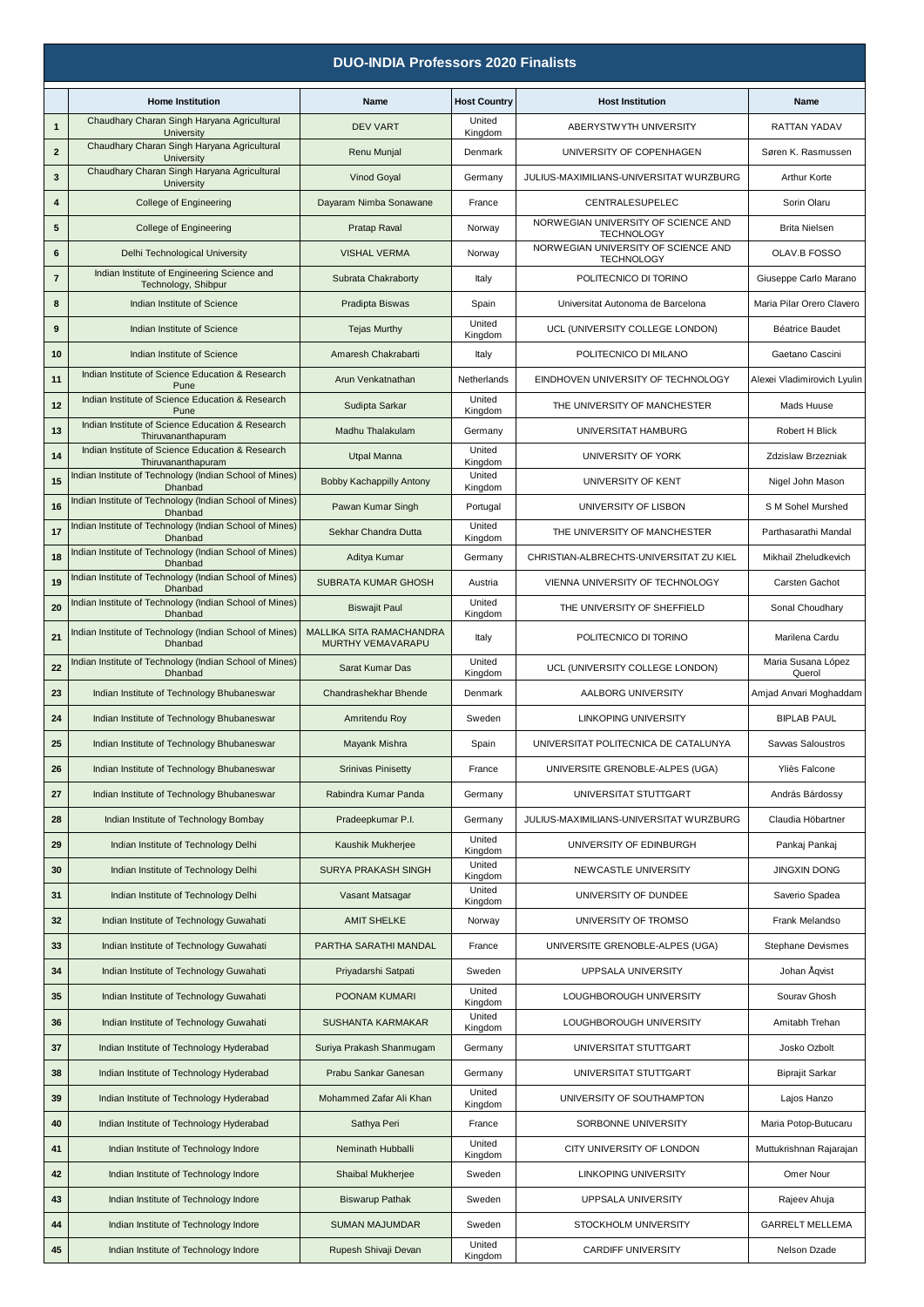|    | <b>DUO-INDIA Professors 2020 Finalists</b>                                                                               |                                          |                     |                                                    |                                           |  |  |
|----|--------------------------------------------------------------------------------------------------------------------------|------------------------------------------|---------------------|----------------------------------------------------|-------------------------------------------|--|--|
|    | <b>Home Institution</b>                                                                                                  | Name                                     | <b>Host Country</b> | <b>Host Institution</b>                            | Name                                      |  |  |
| 46 | Indian Institute of Technology Jodhpur                                                                                   | Mahesh Kumar                             | Germany             | TECHNISCHE UNIVERSITAT DARMSTADT                   | Michael Saliba                            |  |  |
| 47 | Indian Institute of Technology Jodhpur                                                                                   | Satyajit Sahu                            | United<br>Kingdom   | THE UNIVERSITY OF MANCHESTER                       | Leszek Artur Majewski                     |  |  |
| 48 | Indian Institute of Technology Jodhpur                                                                                   | Shobhana Singh                           | Denmark             | AALBORG UNIVERSITY                                 | Jakob Hærvig                              |  |  |
| 49 | Indian Institute of Technology Kanpur                                                                                    | Vipul Arora                              | United<br>Kingdom   | UNIVERSITY OF SURREY                               | Wenwu Wang                                |  |  |
| 50 | Indian Institute of Technology Kanpur                                                                                    | Rathish Kumar Bayya Venkatesulu          | Netherlands         | EINDHOVEN UNIVERSITY OF TECHNOLOGY                 | J.H.M ten Thije<br>Boonkkamp              |  |  |
| 51 | Indian Institute of Technology Kharagpur                                                                                 | Debdeep Mukhopadhyay                     | Belgium             | KATHOLIEKE UNIVERSITEIT LEUVEN                     | Ingrid Verbauwhede                        |  |  |
| 52 | Indian Institute of Technology Kharagpur                                                                                 | Anindya Ghosh                            | United<br>Kingdom   | BIRKBECK COLLEGE, UNIVERSITY OF LONDON             | Sanjib Bhakta                             |  |  |
| 53 | Indian Institute of Technology Madras                                                                                    | Santhosh Raghavan Nair                   | United<br>Kingdom   | UNIVERSITY OF SUSSEX                               | Filippo Osella                            |  |  |
| 54 | Indian Institute of Technology Madras                                                                                    | Abdus Samad                              | United<br>Kingdom   | UNIVERSITY OF ABERDEEN                             | Sumeet Sunil Aphale                       |  |  |
| 55 | Indian Institute of Technology Madras                                                                                    | <b>SUDARSAN PADMANABHAN</b>              | Denmark             | AARHUS UNIVERSITY                                  | <b>NIELS BRIMNES</b>                      |  |  |
| 56 | Indian Institute of Technology Madras                                                                                    | <b>SIVAKUMAR KORATTI</b><br>CHENGALRAYAN | Spain               | UNIVERSITAT POLITECNICA DE CATALUNYA               | ANDRÉS M. ENCINAS                         |  |  |
| 57 | Indian Institute of Technology Madras                                                                                    | <b>SURESH RAJENDRAN</b>                  | Portugal            | UNIVERSITY OF LISBON                               | Antonio Manuel Santos<br>Pascoal          |  |  |
| 58 | Indian Institute of Technology Madras                                                                                    | <b>JYOTIRMAYA TRIPATHY</b>               | Denmark             | AARHUS UNIVERSITY                                  | UWE SKODA                                 |  |  |
| 59 | Indian Institute of Technology Patna                                                                                     | Karali Patra                             | United<br>Kingdom   | <b>SWANSEA UNIVERSITY</b>                          | Mokarram Hossain                          |  |  |
| 60 | Indian Institute of Technology Patna                                                                                     | Sriparna Saha                            | Germany             | UNIVERSITAT STUTTGART                              | Roman Klinger                             |  |  |
| 61 | Indian Institute of Technology Roorkee                                                                                   | Anjan Sil                                | Denmark             | TECHNICAL UNIVERSITY OF DENMARK                    | Poul Norby                                |  |  |
| 62 | Indian Institute of Technology Roorkee                                                                                   | Swaminathan Anbhu                        | Spain               | UNIVERSIDAD CARLOS III DE MADRID                   | Francisco Marcellan                       |  |  |
| 63 | Indian Institute of Technology Roorkee                                                                                   | Ravindra Pandey                          | Denmark             | AARHUS UNIVERSITY                                  | Tobias Weidner                            |  |  |
| 64 | Indian Institute of Technology Roorkee                                                                                   | Bal Krishna Maheshwari                   | United<br>Kingdom   | UNIVERSITY OF CAMBRIDGE                            | Stuart Kenneth Haigh                      |  |  |
| 65 | Indian Institute of Technology Roorkee                                                                                   | Biplab Bhattacharya                      | Austria             | UNIVERSITY OF VIENNA                               | Michael Wagreich                          |  |  |
| 66 | Indian Institute of Technology Roorkee                                                                                   | Arindam Biswas                           | United<br>Kingdom   | NEWCASTLE UNIVERSITY                               | Catherine Button                          |  |  |
| 67 | Indian Institute of Technology Roorkee                                                                                   | <b>Anand Bulusu</b>                      | Switzerland         | ECOLE POLYTECHNIQUE FEDERALE DE<br>LAUSANNE (EPFL) | Adrian Ionescu                            |  |  |
| 68 | Indian Institute of Technology Roorkee                                                                                   | Brajesh Kumar Kaushik                    | Italy               | POLITECNICO DI TORINO                              | Fabrizio Bonani                           |  |  |
| 69 | Indian Institute of Technology Roorkee                                                                                   | Sudeb Dasgupta                           | United<br>Kingdom   | UNIVERSITY OF GLASGOW                              | Assen Assenov                             |  |  |
|    | Indian Institute of Technology Roorkee                                                                                   | Indrajit Ghosh                           | United<br>Kingdom   | NEWCASTLE UNIVERSITY                               | Dilum Deepika Abeyakone<br>Dissanayake    |  |  |
| 71 | Indraprastha Institute of Information Technology Delhi                                                                   | <b>Tanmoy Chakraborty</b>                | Italy               | UNIVERSITA DEGLI STUDI DI NAPOLI FEDERICO II       | Antonio Picariello                        |  |  |
| 72 | Jamia Millia Islamia                                                                                                     | Simi Malhotra                            | Germany             | JULIUS-MAXIMILIANS-UNIVERSITAT WURZBURG            | Zeno Ackermann                            |  |  |
| 73 | Mahatma Gandhi University                                                                                                | <b>EV RAMASAMY</b>                       | Netherlands         | UNIVERSITY OF GRONINGEN                            | Martinus Johannes<br>Joachim Ewald Loonen |  |  |
| 74 | Manipal Academy of Higher Education                                                                                      | VENKATARAJA UDUPI AITHAL                 | United<br>Kingdom   | UNIVERSITY OF READING                              | Arpita Bose                               |  |  |
| 75 | National Institute of Technology Calicut                                                                                 | George Kuttiparichel Varghese            | Italy               | UNIVERSITA DEGLI STUDI DI PADOVA (UNIPD)           | Alberto Pivato                            |  |  |
| 76 | National Institute of Technology Durgapur                                                                                | Animesh Dutta                            | France              | UNIVERSITE CLAUDE BERNARD LYON 1                   | Samir AKNINE                              |  |  |
| 77 | National Institute of Technology Tiruchirappalli                                                                         | Sivaprasad Katakam                       | United<br>Kingdom   | <b>BRUNEL UNIVERSITY</b>                           | Hari Babu Nadendla                        |  |  |
| 78 | National Institute of Technology Tiruchirappalli                                                                         | Muthukumar Karuppan                      | United<br>Kingdom   | QUEEN'S UNIVERSITY OF BELFAST                      | Chirangano Mangwandi                      |  |  |
| 79 | National Institute of Technology Tiruchirappalli                                                                         | Karthick Periyamolapalayam<br>Allimuthu  | United<br>Kingdom   | NEWCASTLE UNIVERSITY                               | Kianoush Nazarpour                        |  |  |
| 80 | National Institute of Technology Tiruchirappalli                                                                         | Marisamynathan Sankaran                  | United<br>Kingdom   | NEWCASTLE UNIVERSITY                               | <b>NEIL THORPE</b>                        |  |  |
| 81 | National Institute of Technology Warangal                                                                                | Seshagiri Rao Ambati                     | Spain               | UNIVERSITAT AUTONOMA DE BARCELONA                  | Ramon Vilanova Arbos                      |  |  |
| 82 | Pandit Dwarka Prasad Mishra Indian Institute of<br>Information Technology, Design and Manufacturing<br>(IITDM), Jabalpur | PUNEET TANDON                            | Italy               | UNIVERSITA DEGLI STUDI DI PADOVA (UNIPD)           | Manuele Dabalà                            |  |  |
| 83 | <b>Pondicherry University</b>                                                                                            | Ritu Tyagi                               | France              | SORBONNE UNIVERSITY                                | Alexis TADIE                              |  |  |
| 84 | Symbiosis International                                                                                                  | Ketan Kotecha                            | United<br>Kingdom   | <b>BRUNEL UNIVERSITY</b>                           | Gheorghita Ghinea                         |  |  |
| 85 | Symbiosis International                                                                                                  | Rahee Walambe                            | United<br>Kingdom   | <b>BRUNEL UNIVERSITY</b>                           | Stanislao Lauria                          |  |  |
| 86 | Symbiosis International                                                                                                  | Meena Sadashiv Laad                      | United<br>Kingdom   | UNIVERSITY OF LEEDS                                | Girish Madhav Kale                        |  |  |
| 87 | Symbiosis International                                                                                                  | Madhura Ingalhalikar                     | Finland             | UNIVERSITY OF JYVASKYLA                            | Petri Toiviainen                          |  |  |
| 88 | Tata Institute of Social Sciences                                                                                        | <b>BINO PAUL</b>                         | Belgium             | KATHOLIEKE UNIVERSITEIT LEUVEN                     | Filip Herman M. De Beule                  |  |  |
| 89 | Tata Institute of Social Sciences                                                                                        | <b>BIPIN KISHOR JOJO</b>                 | Finland             | UNIVERSITY OF JYVASKYLA                            | Satu Anneli Ranta-Tyrkkö                  |  |  |